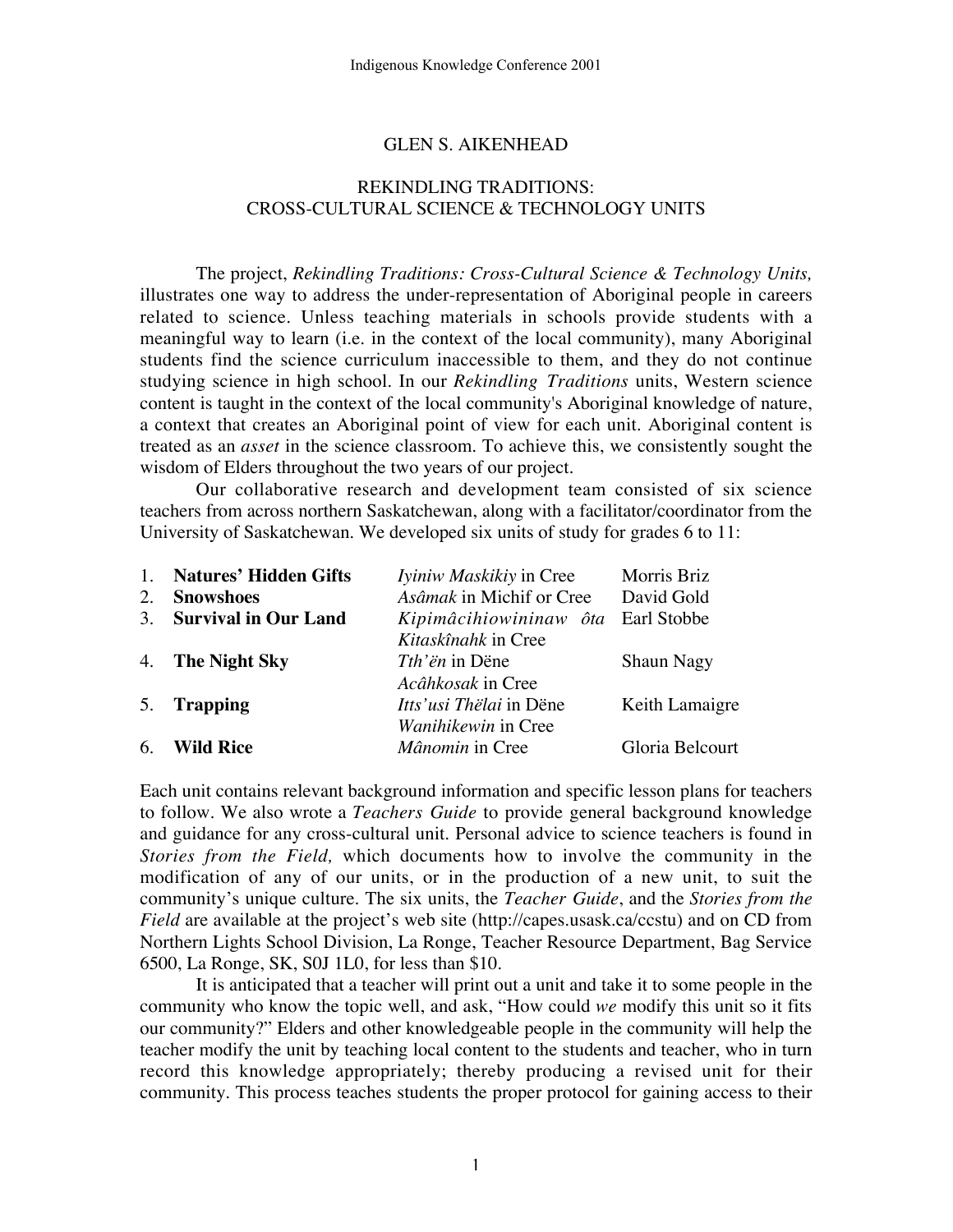community's knowledge and wisdom, and it teaches them to value and respect their Aboriginal heritage.

The *Rekindling Traditions* project would not have been possible without the support and funding from the Cameco Access Program for Engineering and Science (CAPES), the Stirling McDowell Foundation (Saskatchewan Teacher's Federation), Northern Lights School Division, Ile-la-Crosse School Division, Saskatchewan Education (Northern Division), and the Colleges of Education and Engineering, University of Saskatchewan. The project was completed within two calendar years, 1999-2000.

## **Need for the Project**

The goal of conventional science teaching has been to transmit to students the knowledge, skills, and values of the scientific community. This content conveys a Western worldview due to the fact that science is a subculture of Western culture (Pickering 156). Thus, students with a much different worldview (such as many Aboriginal students) can experience a cross-cultural event whenever they study Western science (Aikenhead 55). How can these students master and critique a Western scientific way of knowing without losing something valuable from their own cultural way of knowing?

To First Nations science educator Madeleine MacIvor, the answer is clear: "The need for the development of scientific and technical skills among our people is pressing. ... Reasserting authority in areas of economic development and health care requires community expertise in science and technology" (MacIvor 74). "Conventional science must be presented as a way, not *the* way, of contemplating the universe" (p. 88). In Australia and New Zealand this is called "two-way" learning (Ritchie & Butler 225), while in the U.S. it is often called "bi-cultural" instruction (Cajete, 165). This nonassimilative approach to teaching science is illustrated in Snively's (1990) case study of Luke, an Aboriginal boy in grade 6 whose science class had studied the Canadian seashore:

Clearly, after instruction, Luke continued to have many ideas and beliefs about seashore relationships consistent with a spiritual [Aboriginal] view of the seashore and many ideas and beliefs consistent with an ecological view of the seashore [gained from science instruction]. ... It is possible to increase a student's knowledge of science concepts without altering substantially his or her preferred orientation [worldview]. ( 53-54)

In other words, First Nations and Mètis students can learn Western science without being assimilated into Western culture, that is, without losing their cultural identity as Aboriginals. But to make this happen, the curriculum and instruction must be crosscultural in nature, as it was for Luke.

Central to this cross-cultural approach is the tenet that Aboriginal children are *advantaged* by their own cultural identity and language, not disadvantaged in some deficit sense. Aboriginal students have the potential of seeing the world from at least two very different points of view, rather than just one, as many of their Euro-Canadian counterparts do.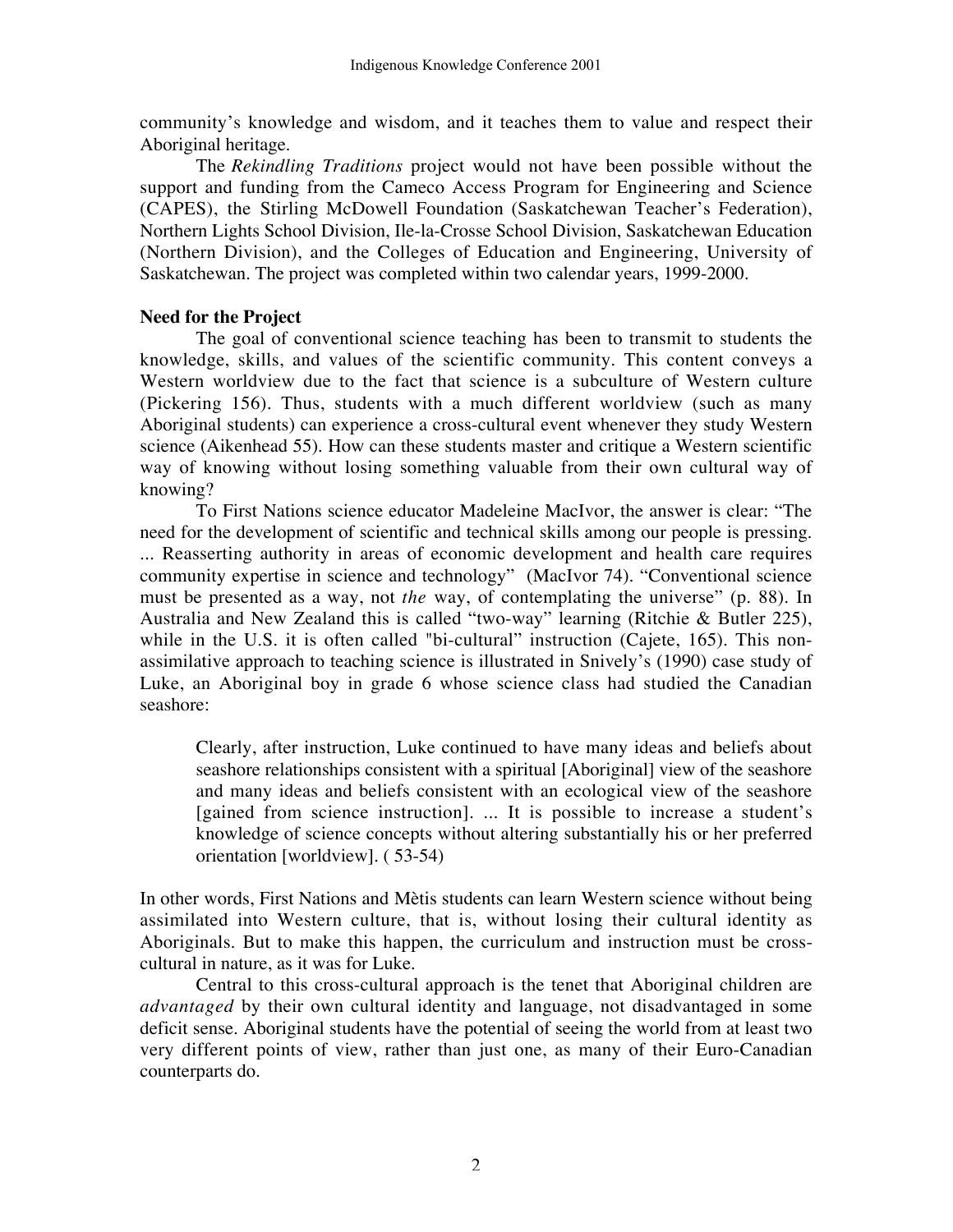Based on the premise that future science teaching needs to be cross-cultural in nature, Glen Aikenhead and Bente Huntley (1997) conducted a research study into science teachers' views of: (1) the connection between the culture of science and the culture of Aboriginal students, (2) the possible assimilation of these students in their science classes, and (3) the degree to which teachers saw themselves as culture brokers who could smooth the transition into school science. The teachers (both Aboriginal and non-Aboriginal) taught Aboriginal students across northern Saskatchewan in grades 7 to 12. The research identified barriers to student participation in science and technology (and math). While the science teachers tended to blame various inadequacies (a lack of this and a lack of that), Aboriginal educators clearly pointed to the vast differences between Aboriginal culture and the culture of science there are two differences that make science a foreign forbidding world to most students. Several recommendations emerged from that study, two of which are relevant here:

- 1. Knowledge of nature learned in school science should combine both Aboriginal and Western science knowledge systems. A more relevant, culturally sensitive curriculum would refocus instruction into cross-cultural science teaching that supports potential scientists and engineers.
- 2. A group of teachers who are already fulfilling some of the principal roles of a culture broker should be identified, and they should form a working network with other educators who could facilitate their collaborative efforts. Together, they should develop: (a) an array of culturally responsive instruction and assessment/evaluation practices; (b) a culturally sensitive science curriculum; and (c) specific lessons, units, or modules for other teachers to use.

The study also found a great diversity in cultures from community to community across the north. Thus, instruction and teaching materials developed in one community are *not* necessarily transferable to another community. The materials must fit into a meaningful cultural context of the local community, otherwise many students will find the science curriculum inaccessible. If teachers are going to teach science in a meaningful way - in the context of the school's community as teachers need continuous professional support.

A culturally sensitive science and technology unit will present an Aboriginal framework within which Western science is introduced as *one* way of understanding nature as a way that conveys Western scientific values and worldview. Aboriginal ways are identified and contrasted with the Western way, as appropriate.

## **Project Initiation and Funding**

When the above research was presented at the June 1998 CAPES meeting in La Ronge, Dr. Bruce Decoux (Deputy Director, Northern Lights School Division) and Dr. Bill Duffee (Director, Ile-la-Crosse School Division) encouraged Dr. Glen Aikenhead to write a proposal for a project that would implement these recommendations in a meaningful way. Over a series of summer meetings among the three educators, a final proposal was developed and submitted to possible funding agencies.

As a result, Cameco Access Program for Engineering and Science (CAPES) awarded \$50,730 while the McDowell Foundation awarded \$10,000. In addition, there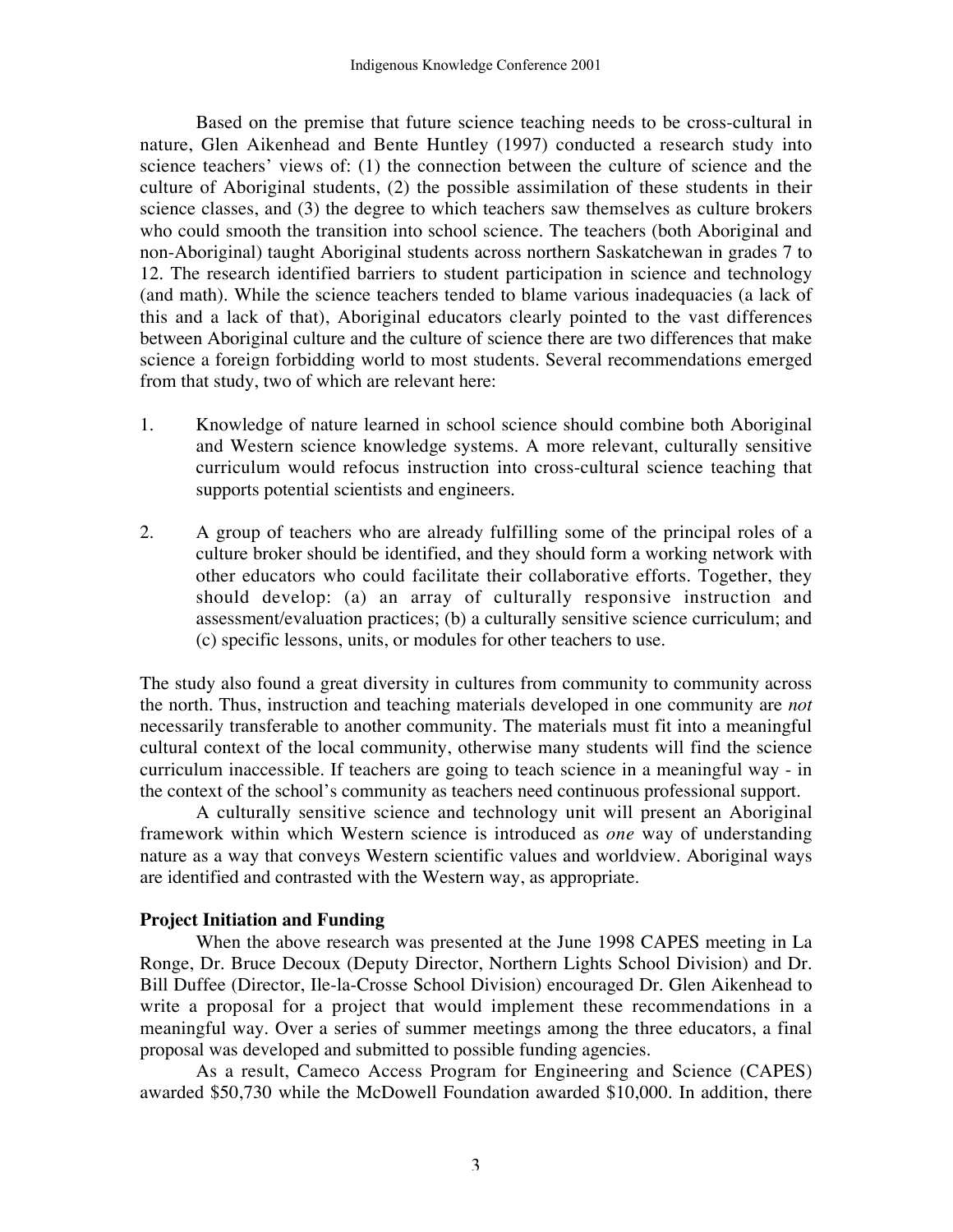were \$66,000 in-kind costs born by the two school divisions, Saskatchewan Education (Northern Division), and the Colleges of Education and Engineering (University of Saskatchewan).

## **Objectives of the Project**

Guided by Aboriginal educators (Battiste, 1986; Cajete, 1986; Casebolt, 1972; Ermine, 1995; Hampton, 1995; Kawagley, 1995; MacIvor, 1995; McKinley, 1996; Nelson-Barber, Trumbull & Shaw, 1996; Ogawa, 1995), research findings (Aikenhead, 1997; Allen & Crawley, 1998; Baker, 1996; Deyhle & Swisher, 1997; Fleer, 1997 ; Harris, 1978; Jegede, 1995; Snively, 1995), and the practical knowledge of teachers, the following objectives were formulated for the *Rekindling Traditions* project:

- 1 . To establish a collaborative team of science teachers and a university science educator, along with the support of various stakeholders.
- 2. To develop *a prototype process* for producing culturally sensitive instructional strategies and curriculum materials that support student learning within any particular community.
- 3. To produce some teaching strategies and materials that exemplify culturally sensitive science teaching for Aboriginal students (grades 6 to 12), and are available to communities electronically through CD and website sources.
- 4. To inspire others to continue the practice of cross-cultural science teaching.

The results of our project are reported in the next four sections of this paper, organized around these four objectives.

### **Results: To Establish a Collaborative Team**

A number of teachers were nominated by their school division as possible participants in the project. Each teacher was contacted by telephone by project facilitator/coordinator Glen Aikenhead. Seven n teachers who volunteered were selected to participate in this R&D project. One withdrew midway through the first year. The collaborative R&D team of teachers became: Gloria Belcourt, Pinehouse Lake; Morris Brizinski, Beauval; David Gold, Ile-la-Crosse; Keith Lemaigre, La Loche; Shaun Nagy, La Loche; and Earl Stobbe, Timber Bay. All had a personal interest in developing their cross-cultural science teaching further. in All were highly involved in school activities and projects related to their school. They were particularly busy people.

On the advice of the Northern Lights School Division, Glen Aikenhead approached Elder Henry Sanderson of the La Ronge Indian Band to ask him to be our project guide. At a meeting in La Ronge with Glen, Elder Sanderson accepted a gift, thereby agreeing to become our project's Elder. At our first project meeting in La Ronge in January 1999, he provided the team with the direction to care for Mother Earth. He continued giving us guidance throughout the project at key decision points. Other elders also kindly provided knowledge and wisdom from time to time. These were Ann Lafleur (Cree) and Alec Campbell (Dëne), both from the Beauval area.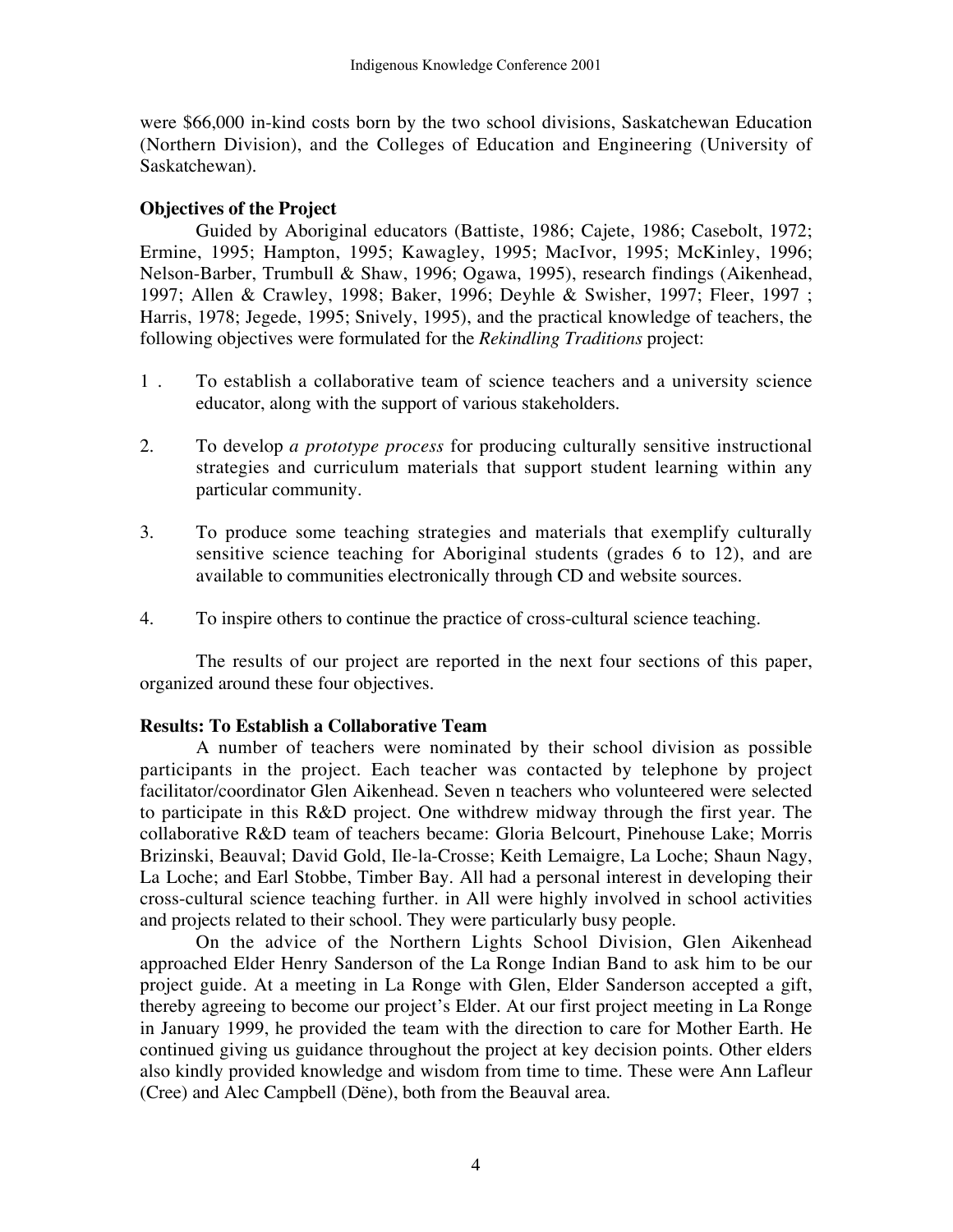There were a number of consultants and advisors who assisted the  $R&D$  team: (1) translators who helped us write key words and phrase in Cree and Dëne (Ken Carriere, NLSD, La Ronge; and Walter Park, La Loche Community School, La Loche); (2) technical support and advice from Saskatchewan Education, Northern Division (Tobby Greshner and Debbie Mielke); (3) computer and secretarial support from the College of Education, University of Saskatchewan (Rodger Graham, Lois McPherson, and Audrey Swan); (4) website support from the ITLC lab, College of Engineering, University of Saskatchewan (Keith Jeffrey and student assistants); (5) Aboriginal artist, Tammy Alexander of Saskatoon; and (6) a great many competent people in the teachers' communities who contributed to the project by helping students and teachers learn local Aboriginal knowledge, and by assisting teachers in the classroom and on field trips.

### **Results: To Develop a Prototype Process**

It took concerted effort over several months to patiently develop culturally sensitive instructional strategies and curriculum materials that support student learning within any particular community. Our experiences in this development are summarized here. A detailed documentation of our experiences may be found in our *Teacher Guide* and our *Stories from the Field*, written for the purpose of guiding teachers who want to walk along our pathways. These two documents, along with the individual units themselves, convey a process for others to follow. The following summary indicates key aspects to our prototype process.

Teachers received a modicum of release time for research, writing, and working with the local experts in their units topic, throughout the first six months of the project. This release time was essential. Without it, the project could not have been successful. We also conducted six two-day meetings, attended by the R&D team and usually an Elder:

January 28-29, 1999, La Ronge (with Henry Sanderson, La Ronge) March 18-19, 1999, Little Amyot Lake (with Ann Lafleur, Beauval) May 20-21, 1999, Little Amyot Lake (with Alec Campbell, Beauval area) August 20-21, 1999, Waskesui (with Dr. June George, Trinidad & Tobago) November 18-19, 1999, Saskatoon (with Joy Star, Saskatoon Tribal Council) May 3-5, 2000, Little Amyot Lake

Minutes of these meetings were distributed to all stakeholders, and posted on our web site. The focus of each meeting changed as time went on. We started by becoming familiar with past work in cross-cultural science education (see the *Teacher Guide* for details). Then we went on to identify themes for our units. Next we found appropriate resources, activities, and sensitive teaching methods to suit the unit. Time was taken during the later meetings to edit the units, to polish the lesson plans, and to plan professional development workshops. Some units developed faster than others. Those that related to specific seasons (e.g. trapping, wild rice, and snowshoes) could not be implemented on a trial basis until the season was right.

Significant progress in developing individual units was always achieved when the teachers interacted face to face, away from their school setting, or when an individual teacher interacted face to face with the project's facilitator in the teacher's community.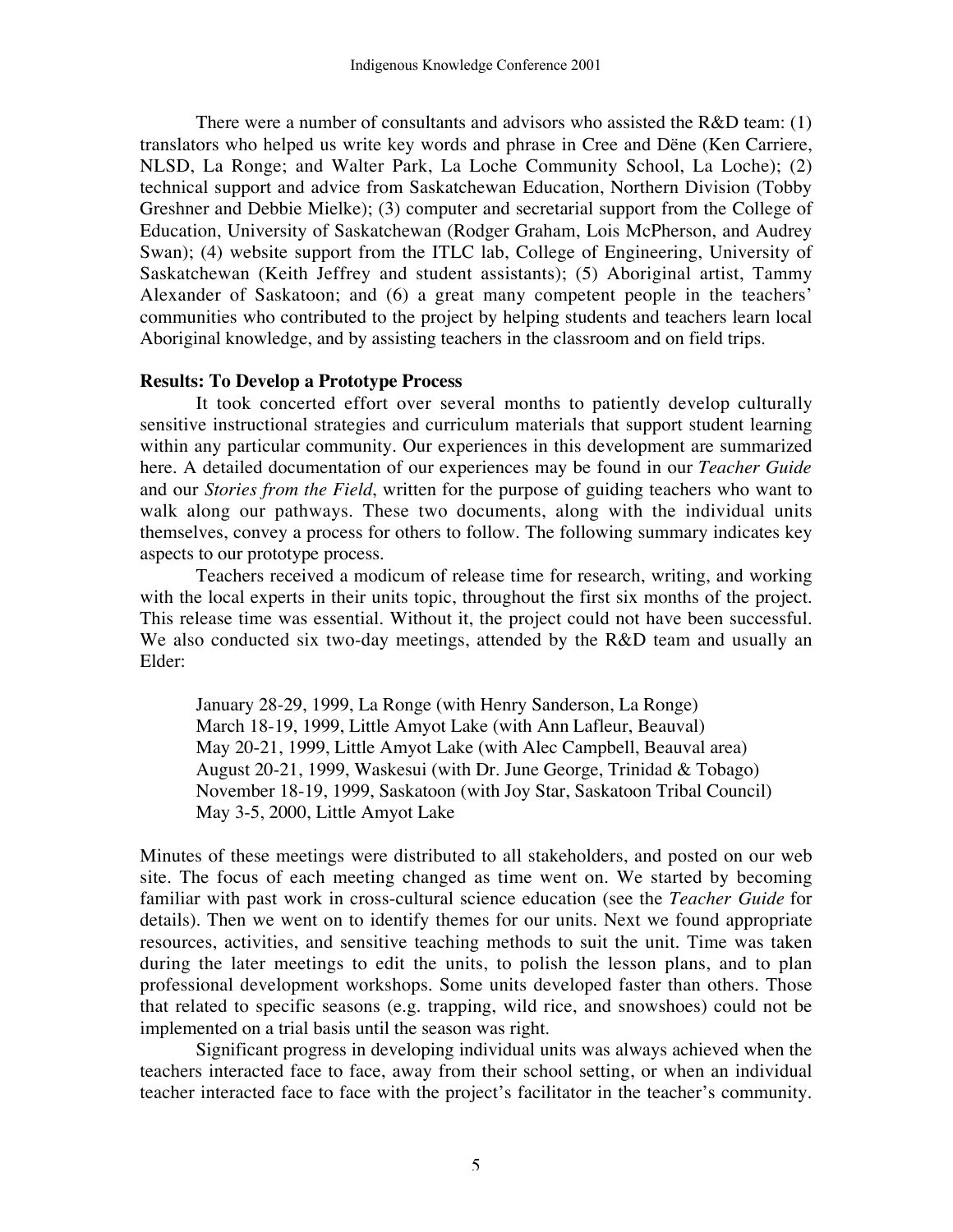The R&D team needed uninterrupted time to share ideas, to reflect on the units, and to consider how to involve community people in the school science curriculum. Time was taken to support each other as new ideas emerged. The synergy from people interacting around a table with a common purpose proved to be very powerful. Uninterrupted time was a precious and valuable commodity. The face-to-face meetings led directly to independent initiatives being taken by each teacher. The project could not have progressed without these meetings.

Face-to-face meetings could not have been replaced by e-mail list-servers, telephones, of faxes. These modes of communication do not allow for the synergetic interaction needed, because in the culture of schools there are hourly demands on busy teachers to interact with students in terms of academic, social, personal, and parental results. These demands wrap teachers up in a whirl of responsibilities that leave them with neither the time nor the energy to interact on list-servers, telephones or faxes.

Schools are not yet structured to facilitate communication through the internet. In order to ensure internet communication, schools will need to change the time demands placed on teachers, schools will need to acquire reliable and compatible technology (a very rare commodity at the present time in the business world of computers), and schools will need to establish routines centered around the internet rather than around students' needs a development none of us would want to see, to be sure. Face-to-face meetings were a major reason for the progress of the project. Future projects should follow this pathway, rather than the "information highway."

Another major facet to the project's success can be attributed to the time spent on the project by Glen, the facilitator/coordinator. Although he worked on the project while carrying a full time teaching load for the first and last six months of the project, he was released from teaching responsibilities at the University (1) full time during the fall of 1999 (when the communities were involved with implementing the units), and (2) part time in the spring of 2000 (when the units were being edited and electronically designed for desk-top publishing on the CD). Funding for his time came from CAPES and the College of Education, respectively. Progress on the project would not have been smooth without a coordinator to organize meetings, to follow up on teachers' suggestions when needed, to visit teachers in their schools, to be a writer, te a researcher, a "gopher", to negotiate computer software peculiarities as they arose, and to keep everyone focused on the project's goals as defined by our Elders.

Key community people (at first called "local advisory people") were essential to developing the units and lessons sensitive to students' unique community. At first it was a challenge for each teacher to involve people from the community. The challenge was very different in each community. These challenges, and our advice on how to succeed, are found in *Stories from the Field*.

One culturally sensitive instructional strategy discovered by the team was to involve students in gaining local Aboriginal knowledge about the topic of the unit. Students learned that their community was rich in knowledge, as rich as the internet and print materials. To gain access to local knowledge, students were taught the protocol for approaching people who possess the knowledge, and students learned how to conduct interviews. Most of the *Rekindling Traditions* units contain a lesson dedicated to gaining local knowledge appropriately. Interview questions are composed by a class and then used by groups of students as they interview people in the community. The local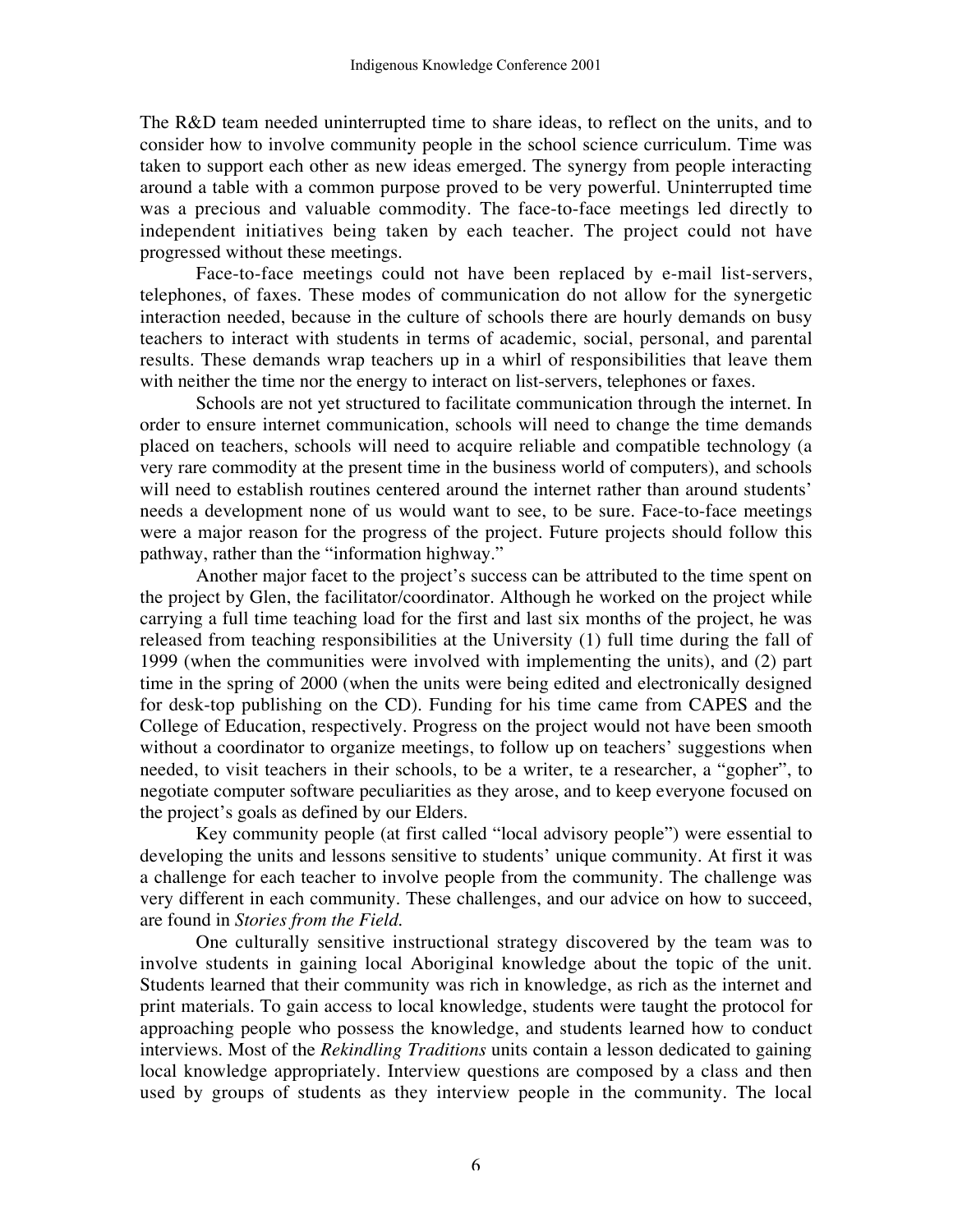knowledge gained by students is shared and synthesized in class. Elders and other knowledgeable people in the community taught local content to students, who in turn recorded the knowledge in a way appropriate to the wishes of the person who gave them the knowledge (some stories are not to be repeated while others may only be repeated orally). Having helped students synthesize the local Aboriginal knowledge, teachers verified the validity of the knowledge by talking with people in the community. This was one way of establishing a personal contact with community people. Alternatively, some teachers invited Elders or other local experts into the classroom. Students and teachers learned the Aboriginal content together. Either way, local knowledge was given respect. It was *foundational* to each unit. It was not a token "add-on." In some cases, the Elders or experts helped the teacher conduct a field trip with the students, for instance, a trip to a wild rice stand or trap line.

All these instructional methods taught students the proper protocol for gaining access to their community's knowledge and wisdom, and they teach students to value and respect their Aboriginal heritage. This has been shown to develop stronger cultural identity and self-esteem in Aboriginal students (Cajete, 1999; McKinley et al., 1992; Ritchie & Butler, 1990).

The Aboriginal knowledge found in each of our units creates a context for instruction that most Aboriginal students relate to. It is also a context into which Western science instruction logically fits. In other words, Western science content is taught in the context of the local community's Aboriginal knowledge of nature, a context that creates an Aboriginal framework for the unit. Thus, a *Rekindling Traditions* unit brings Western science into the students world rather than insisting that students construct a worldview of a Western scientist.

When we introduced students to the science content in a unit (from the provincial curriculum), we did it with sensitivity to the authentic knowledge shared by the community. Consequently, students learned Western science without feeling the need to discredit the Aboriginal knowledge they had learned. At the same time, students become better prepared for, and sometimes more interested in, the next years science course. This interest followed from the fact that students found the Western science content more meaningful, rather than approaching it as content to be memorized.

We tried to avoid teaching science in a way that makes students feel they are being assimilated into Western science. At the same time, however, students were expected to see the world through the eyes of a Western scientist just as we would expect students to understand another person's point of view on an issue. Understanding did not necessary mean believing, however.

## **Results: To Produce Some Teaching Strategies and Materials Teaching Strategies**

In Alaska, students' standardized science test scores uniformly improved over four years to meet national averages, in classrooms where there was a strong cultural fit among the curriculum, the instruction, and the context in which students learned the science (Barnhardt, Kawagley, & Hill, 2000). Our *Rekindling Traditions* units aimed to accomplish this cultural fit.

The first strategy that made a world of difference was teaching "out of doors." Students often behaved very differently when they were immersed in nature, away from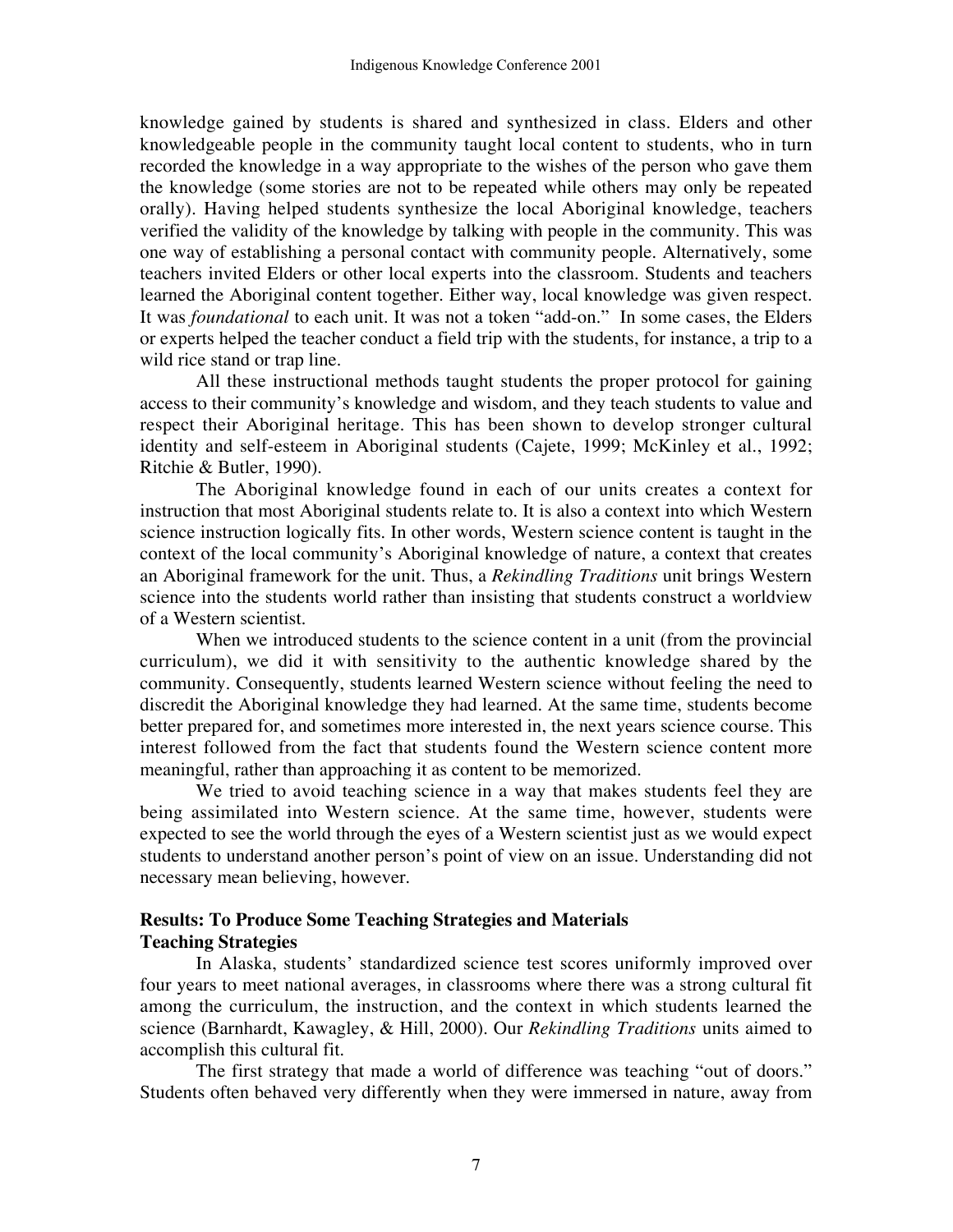the school building, even for one lesson. It was as if they were sensing their natural place. This observation coincides with one of Eber Hampton's (1995) twelve standards of education for First Nations students, *a sense of place*: "Indian education recognizes the importance of an Indian sense of place, land, and territory" (p. 40). Kawagley and Barnhardt (1999) also stress the importance of place to the Alaskan Yupiaq First Nations and how science educators can be sensitive to that sense of place when planning instruction.

The integration of Aboriginal and Western sciences in the *Rekindling Traditions* units had a noticeable motivational effect on most students in our project. They tended to become more involved in science classes, even staying after school to complete projects sometimes. Voluntarily staying after school was previously all but unheard of.

A common pattern of integration found in the *Rekindling Traditions* units is the Aboriginal framework established at the beginning of each unit. This framework reflects local knowledge. In a later lesson in a unit, Western science and technology from the Saskatchewan science curriculum is introduced to students as useful knowledge from another culture (the culture of Western science). The introductory Aboriginal content takes the form of practical action relevant to a community, for example, going on a snowshoe hike, finding Indigenous plants that heal, listening to an Elder, interviewing people in the community, or assisting in a local wild rice harvest.

Central to cross-cultural strategies of teaching science is making students aware of different cultural ways of describing and explaining nature. Not only is content different in each culture, but the values attached to that content differ. Identifying values is another aspect of integration common to all our units, in keeping with an Aboriginal way of teaching (Cajete, 1999). Both scientific and Aboriginal values are made explicit in our units. Each lesson plan specifies either a scientific value (e.g. power and domination over nature) or an Aboriginal value (e.g. harmony with nature) to be conveyed by the lesson. In some cases where both cultures are compared within one lesson, both types of values are identified. Values are particularly salient in Aboriginal cultures. The introduction to a *Rekindling Traditions* unit clarifies key values that Elders expect students to learn. This practice of making values explicit is then extended to the clarification of values that underlie Western science when scientific content is studied in a unit. This happens to be a requirement of the Saskatchewan science curriculum, defined by one of its seven dimensions of scientific literacy "values that underlie science." Key scientific values can become the topic of discussion. During these discussions, values are expressed and can be critiqued. As the value structure of Western science becomes more apparent to students (e.g. the mathematical idealization of the physical world), students are freer to appropriate Western knowledge without embracing Western ways of valuing nature. This appropriation has been called "autonomous acculturation" (Aikenhead, 1997). It provides an alternative method to assimilating Aboriginal students into Western science.

Having established an Aboriginal framework and having identified key values as contexts for integration, the next mode of integration in a unit is a border crossing event into Western science, *consciously* switching:

i) values (e.g. from harmony with nature, to power and domination over nature)

ii) language (e.g. from mahihkan to *Canis lupis*),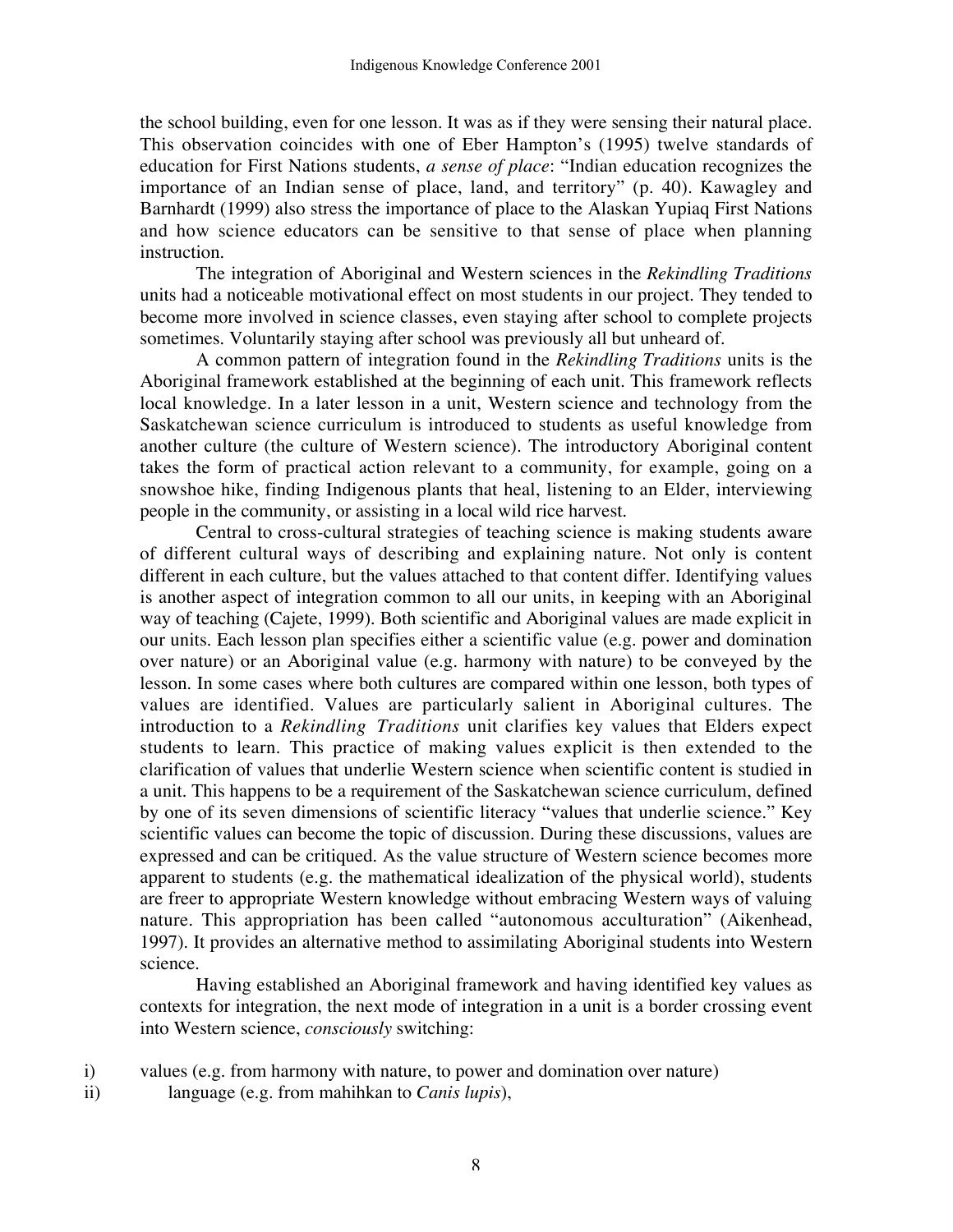- iii) conceptualizations (e.g. from "Who are these animals?" to "How are they classified?"),
- iv) assumptions about nature (e.g. from the observer being personally related to what is observed, to the observer being objectively removed), and ways of knowing (e.g. from holism to reductionism).

An effective culture brokering teacher clearly identifies the border to be crossed, guides students across that border, and helps students negotiate cultural conflicts that might arise. Each unit has a different place where border crossing first occurs. Another feature of integration often emerges when a teacher compares Aboriginal and Western science. Sometimes Western science can powerfully clarify one small aspect of Aboriginal science. For instance in the units *Snowshoes, Trapping,* and *Wild Rice*, the technologies associated with these topics are originally studied from the historical and cultural perspectives of the local community. Then the class takes a closer, in-depth, Western scientific look at, for example, the pressure exerted by snowshoes on snow and by traps on animals, or the habitat of wild rice. By understanding the Western scientific stories about force, pressure, energy, and habitat, students learn to predict more accurately the effects of variations in the technology associated with snowshoeing, trapping, or producing wild rice. While the Western science concepts may not improve students' know-how for snowshoeing, trapping, or growing wild rice, the concepts clarify one small aspect of the overall topic. Western science does not replace Aboriginal science, it enriches an aspect of it.

As various topics in Western science are studied within our units, additional, relevant, Aboriginal content is introduced from time to time. This is easy to do because the unit already has a framework for that content. Aboriginal content is not just tacked on for the sake of creating interest. It frames the unit in a way that nurtures the enculturation of Aboriginal students into *their community's* culture (Casebolt, 1972). This differs dramatically from the enculturation of students into Western science, the goal of past science curricula. Although it is not the goal of Saskatchewan's current science curriculum, it continues to be the goal for the so-called reform movements in, for example, the USA (NRC, 1996), the UK (Millar & Osborne, 1998), and Ontario (McNay, 2000).

The conversations among people engaged in Aboriginal science are very different from the conversations of Western scientists. Both types of conversations are integrated into a *Rekindling Traditions* unit. As students bring their community's Aboriginal knowledge, language, and values into the classroom, new relationships between a teacher and a student can replace the conventional hierarchy characterized by teachers transmitting what they know to students. In a *Rekindling Traditions* unit, teachers learn from students who themselves have just learned valid Aboriginal knowledge from people in the community. By learning from students and community people, teachers demonstrate how an educated adult learns new knowledge (i.e. life-long learning), and teachers share their own expert knowledge with students. In short, culture-brokering teachers are facilitators, cultural travel guides, and learners.

A more detailed discussion of the integrative teaching strategies used in all the units is found in our *Teacher Guide to Rekindling Traditions.*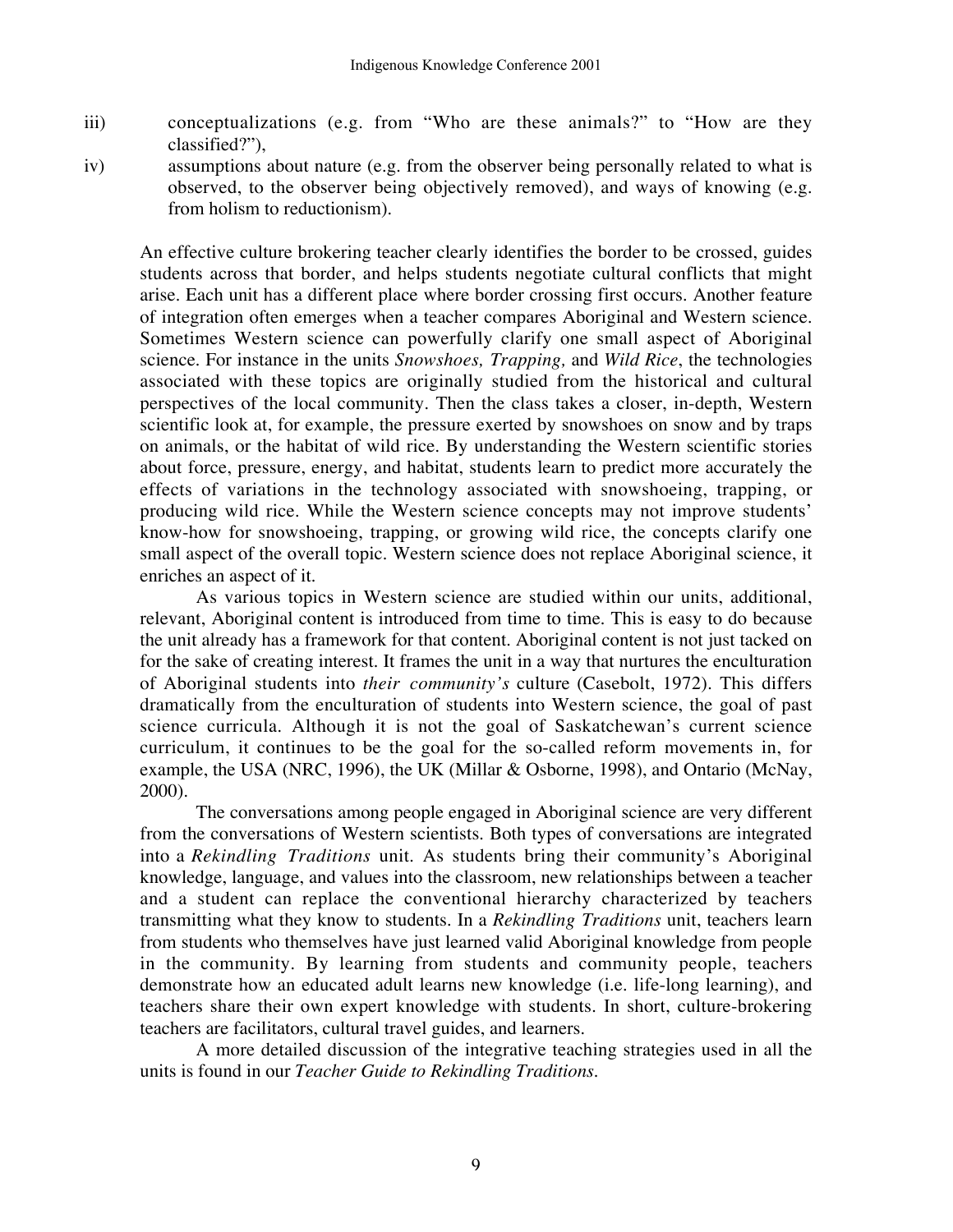## **Teaching Materials**

We developed a 53 page (21,000 word) *Teacher Guide to Rekindling Traditions*. It can serve as a professional development document for cross-cultural science teaching and as a guide to the six units in *Rekindling Traditions*. In the *Teacher Guide*, we present background information and ideas that guided our work. The ideas came from several sources: Aboriginal educators from around the world, Aboriginal educators and Elders in Saskatchewan, and from our own experiences and perspectives. In addition, we discuss the integration of Aboriginal and Western knowledge of nature, drawing upon our six units to illustrate this integration. The *Teacher Guide's* table of contents (see Table 1) clearly indicates what each section in the document is about. The document gives information and general advice about teaching in a cross-cultural way.

Table 1. Table of Contents for the Teacher Guide

| Chapter 1                                                            | <b>INTRODUCTION</b>                                   |  |  |  |  |
|----------------------------------------------------------------------|-------------------------------------------------------|--|--|--|--|
| Chapter 2                                                            | TEACHING SCIENCE IN SASKATCHEWAN SCHOOLS              |  |  |  |  |
| Chapter 3                                                            | THE NEED FOR CROSS-CULTURAL SCIENCE TEACHING          |  |  |  |  |
| Chapter 4                                                            | THE REKINDLING TRADITIONS PROJECT                     |  |  |  |  |
| Chapter 5                                                            | <b>BACKGROUND</b>                                     |  |  |  |  |
|                                                                      | Western Science Versus Aboriginal Knowledge of Nature |  |  |  |  |
|                                                                      | A Cross-Cultural Approach to Teaching and Learning    |  |  |  |  |
|                                                                      | <b>Cultural Border Crossings</b>                      |  |  |  |  |
|                                                                      | Coming to Knowing                                     |  |  |  |  |
| <b>Culture Brokering</b>                                             |                                                       |  |  |  |  |
| Different Relationships Between Western and Aboriginal Sciences      |                                                       |  |  |  |  |
| Resolving Cultural Conflicts Between Aboriginal and Western Sciences |                                                       |  |  |  |  |
| <b>Collateral Learning</b>                                           |                                                       |  |  |  |  |
|                                                                      | <b>Translation is Not Enough</b>                      |  |  |  |  |
|                                                                      | Treating Aboriginal Knowledge with Respect            |  |  |  |  |
|                                                                      | Standards of Education for Aboriginal Students        |  |  |  |  |
| Chapter 6                                                            | <b>INTEGRATION OF WESTERN AND ABORIGINAL SCIENCES</b> |  |  |  |  |
| Chapter 7                                                            | AN OVERVIEW OF THE UNITS                              |  |  |  |  |
|                                                                      | Wild Rice                                             |  |  |  |  |
|                                                                      | Nature                                                |  |  |  |  |
|                                                                      | <b>Hidden Gifts</b>                                   |  |  |  |  |
|                                                                      | Survival in Our Land                                  |  |  |  |  |
|                                                                      | Trapping                                              |  |  |  |  |
|                                                                      | Snowshoes                                             |  |  |  |  |
|                                                                      | The Night Sky                                         |  |  |  |  |
|                                                                      | Summary                                               |  |  |  |  |
| Chapter 8                                                            | <b>CULTURALLY SENSITIVE STUDENT ASSESSMENT</b>        |  |  |  |  |
|                                                                      | Principles of Assessment                              |  |  |  |  |
|                                                                      | <b>Written Tests</b>                                  |  |  |  |  |
|                                                                      | <b>Assessment Rubrics</b>                             |  |  |  |  |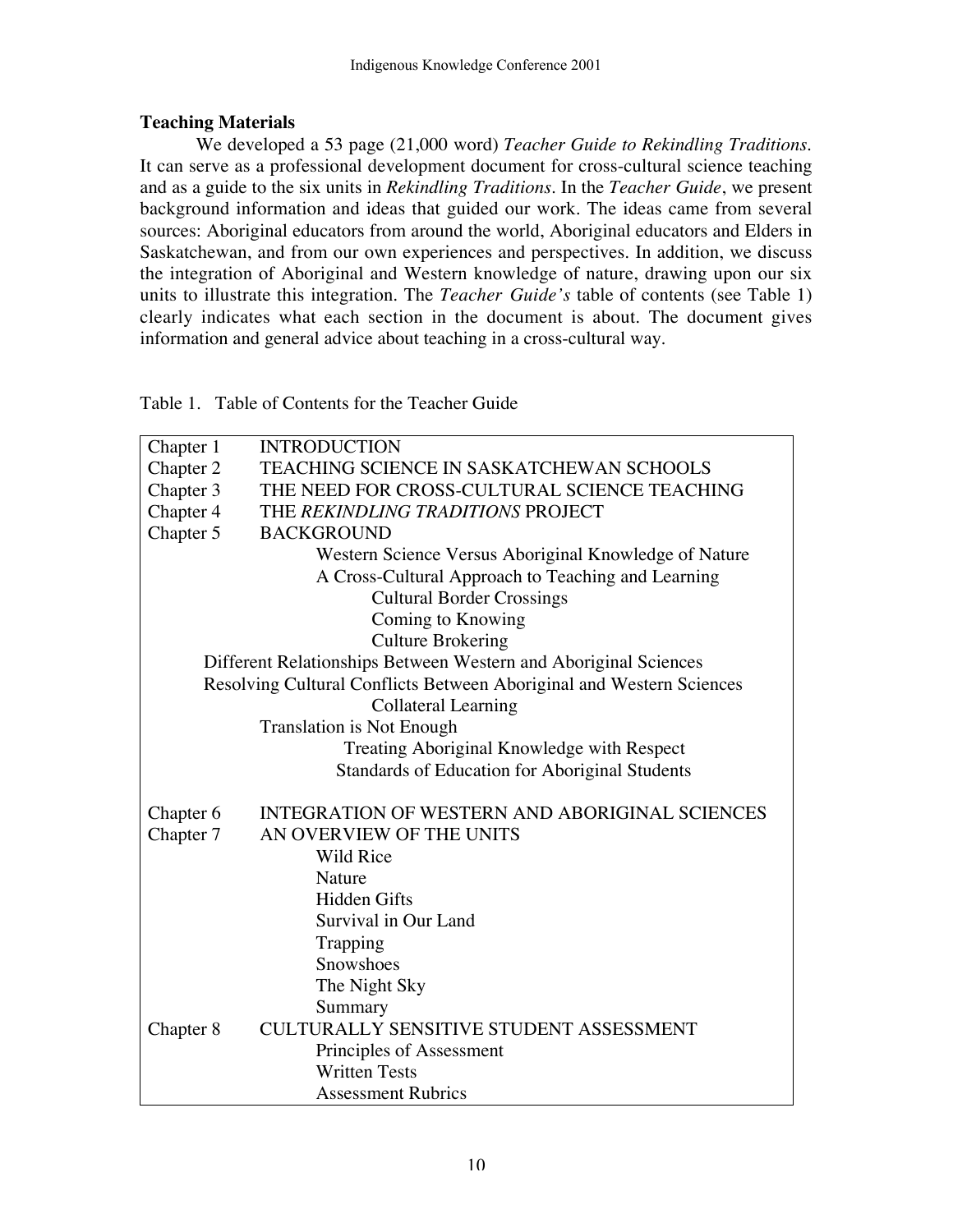|            | Checklists<br>Portfolios |  |
|------------|--------------------------|--|
|            | Chapter 9 CONCLUSION     |  |
| References |                          |  |

Some of the *Teacher Guide*'s sections (e.g. "Treating Aboriginal Knowledge with Respect") have already appeared in Aboriginal conference presentations by other people and on other web sites (e.g. http://www.ozemail.com.au/~mmichie/network.html).

As described earlier, in *Stories from the Field* we convey our experiences and advice related to contacting community people to learn their knowledge, involving them with the school, and gaining support from the community at large. This 19-page (8,000 word) document takes some of the mystery away from becoming involved with Elders and other people in ones community. We hope our stories will make other teachers feel more comfortable crossing the cultural border between their personal cultural identities and the culture of Elders and others in the community. This border crossing is the essence of *Rekindling Traditions*.

The main teaching materials for *Rekindling Traditions* are the six units:

| <b>Natures' Hidden Gifts</b><br><i>Iviniw Maskikiy</i> in Cree<br>$\mathbf{1}$ . | Morris Briz       |
|----------------------------------------------------------------------------------|-------------------|
| Asâmak in Michif or Cree<br><b>Snowshoes</b><br>2.                               | David Gold        |
| <b>Survival in Our Land</b><br>Kipimâcihiowininaw ôta Earl Stobbe<br>3.          |                   |
| Kitaskînahk in Cree                                                              |                   |
| 4. The Night Sky<br><i>Tth'ën</i> in Dëne                                        | <b>Shaun Nagy</b> |
| Acâhkosak in Cree                                                                |                   |
| 5. Trapping<br><i>Itts'usi Thëlai</i> in Dëne                                    | Keith Lamaigre    |
| Wanihikewin in Cree                                                              |                   |
| 6.<br>Mânomin in Cree<br><b>Wild Rice</b>                                        | Gloria Belcourt   |

Because of the colored photographs throughout each unit and because several units have teacher resources placed in their appendices, the computer files for these units are very large, between 5,000 and 12,000 megabytes. They are available in two formats: (1) Microsoft Word 97 (software compatible with all schools across the north), and PDF, a format which reduces the size of the files considerably but does not allow a teacher to edit the files. Only the PDF files are on our web site. Both the PDF and Microsoft Word 97 files are on the CD.

One of the appendices to the unit *Wild Rice* is a multi-media tour of the La Ronge Wild Rice Corporation's processing plant. With the generous and continuous help of manager Bill Plunz, Glen learned about the process, took photographs, and wrote a script for a student tour of the processing plant. Debbie Mielke (Saskatchewan Education, Northern Division) took these materials and developed a NetScape file that takes students on a multimedia tour of the plant. Two announcers at the MBC radio station at La Ronge (Dallis Hicks and Jason Bekkatla) produced an oral version of the script, which was added to the NetScape file at the College of Education. As a result, teachers and their students can learn something about the processing of wild rice without travelling to La Ronge.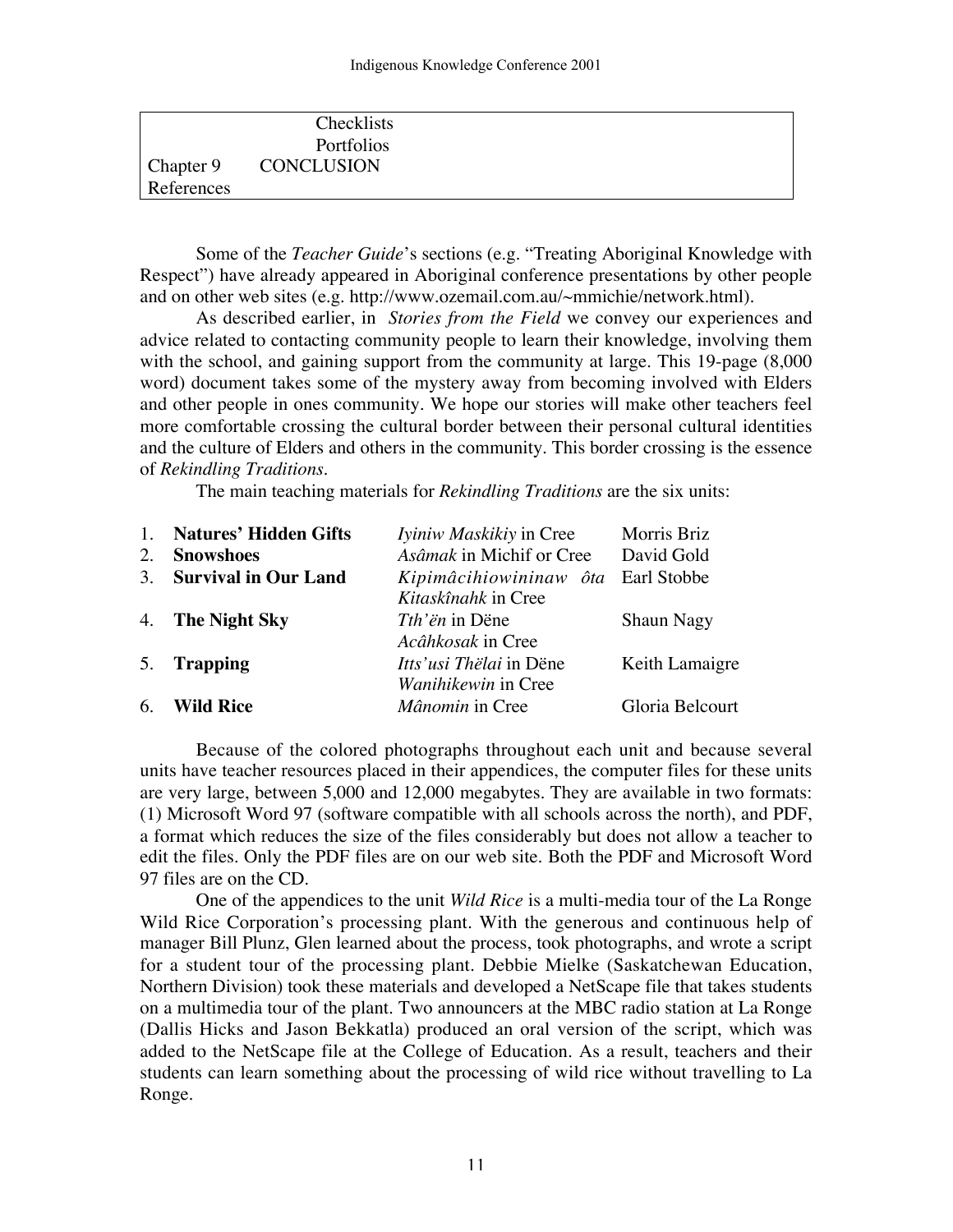Our units are of most value to people when they can easily copy the units and then modify them to suit the needs of the local community. For this reason, we composed a copyright that would allow educators to do this, while at the same time, not allowing anyone (including ourselves) to make money on our units. Our copyright is shown in Table 2.

All the teaching materials are on our project's web site (maintained by the College of Engineering, University of Saskatchewan), and they are also available at cost (less than \$10) on one CD, available from Northern Lights School Division, Teacher Resource Department, Bag Service 6500, La Ronge, SK, S0J 1L0.

Table 2. The Copyright that Applies to *Rekindling Traditions* Units.

© College of Education, University of Saskatchewan, Saskatoon, Canada, 2000. You may freely adapt, copy, and distribute this material provided you adhere to the following conditions:

- 1. The copies are for educational purposes only.
- 2. You are not selling this material for a profit. You may, however, charge the users the cost of copying and/or reasonable administrative and overhead costs.
- 3. You will pay Cancopy for any content identified as "printed with Cancopy permission" in the normal way you pay Cancopy for photocopying copyrighted material.

You are not allowed to adapt, copy, and distribute any of this material for profit without the written permission of the editor. Requests for such permission should be mailed to: Dr. Glen S. Aikenhead, College of Education, University of Saskatchewan, 28 Campus Drive, Saskatoon, SK, S7N 0X1, Canada.

# **Results: To Inspire Others Dissemination**

Our fourth objective, to inspire others to continue the practice of cross-cultural science teaching, involves our work at disseminating the results of the project. The *Rekindling Traditions* team made presentations at several teacher-related conferences. To facilitate our presentation, we created a PowerPoint presentation of the project, which we modified as the project evolved. The following were group presentations designed for the professional development of science teachers:

Northern Lights School Division Teacher Convention, October 13, 1999, Prince Albert Learning From Practice Conference, STF, November 20, 1999, Saskatoon CAPES conference, June 8, 2000, La Ronge Sciematics, Saskatchewan Science Teachers' Society, Sept. 29-30, 2000, Saskatoon (7 workshops) Learning From Practice Conference, STF, November 18, 2000, Saskatoon.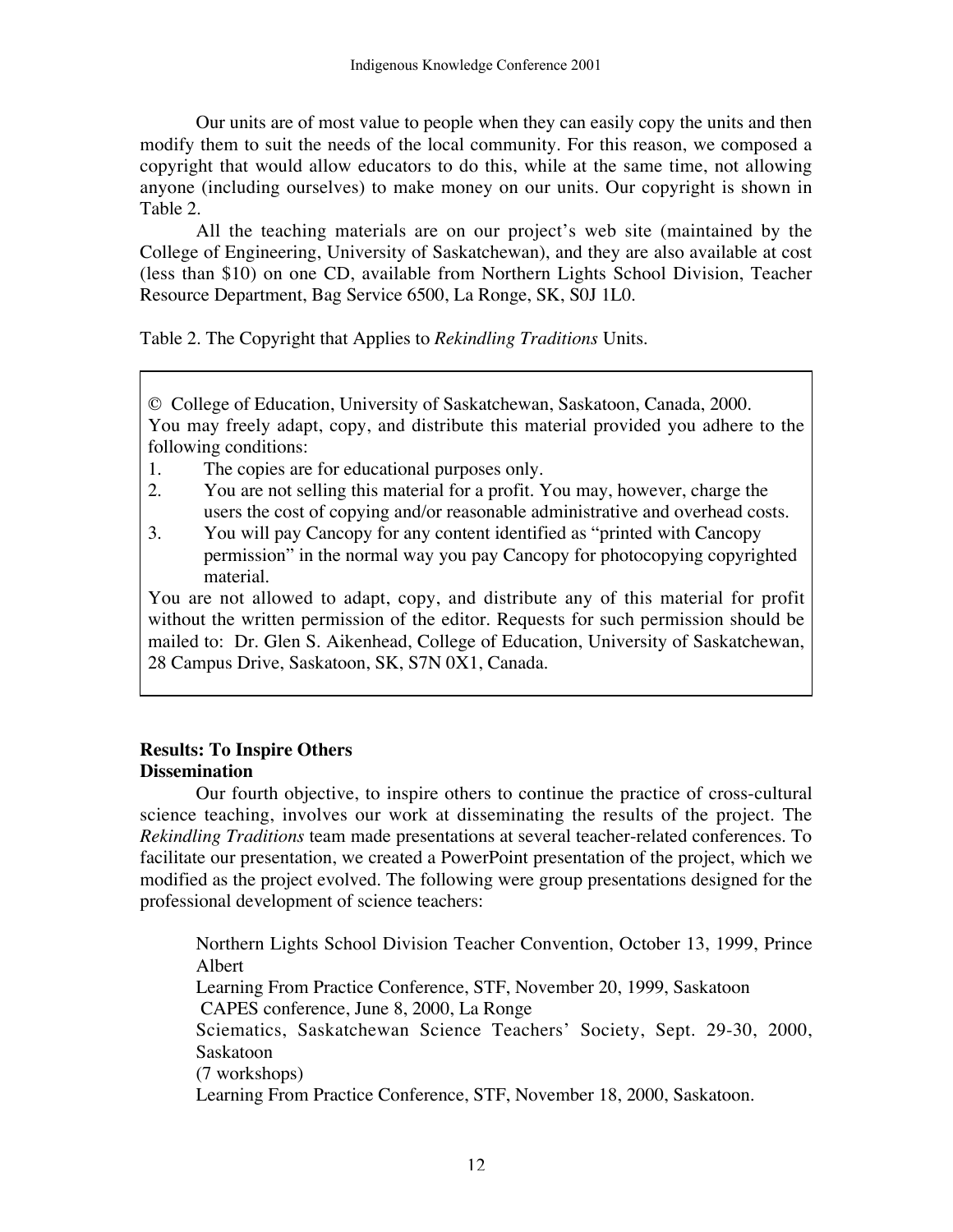Pre-service science teachers at the College of Education, University of Saskatchewan, have begun to benefit from the *Rekindling Traditions* project in the science methods courses. The materials have been incorporated into the TEP sections of the elementary program, as well as into several methods classes for secondary teachers. New teachers are being made aware of the usefulness and availability of the units.

A limited number of black and white copies of *Rekindling Traditions* have been given to interested teachers at our workshops. Colored copies of the project, plus a CD, were distributed to key people, libraries, and institutions, including our funding agencies.

Letters describing the *Rekindling Traditions* project (including how to obtain a copy) were sent to the education directors of each Tribal Council in Saskatchewan. Email messages were posted to people worldwide who have expressed an interest in crosscultural teaching. This has led to linking the *Rekindling Traditions* web site to some international web sites dedicated to Aboriginal education in science.

### **Outcomes**

Although it is premature to describe definitive outcomes for the *Rekindling Traditions* project, initial reaction has been very positive such as, "This is what I've been looking for. There isn't any material like it."

Pre-service teachers at the College of Education are "hungry" for materials that show how theory can be put into practice. The *Rekindling Traditions* project concretely illustrates how a teacher can integrate Aboriginal science with Western science. The Sciematics workshops given by our team in Saskatoon (September 2000) were particularly well attended, with 25 to 30 teachers per session.

Glen has been contacted by Aboriginal science educators in the USA, New Zealand, and Australia, who learned about the project from our web site. As a result, Maori science teachers in New Zealand have arranged for Glen to spend time (in February 2002) at their Kura Kaupapa Maori school where they are beginning to develop a completely new science curriculum along the bi-cultural lines of *Rekindling Traditions,* and sanctioned by their Ministry of Education.

In the fall of 2000, two science educators from Australia involved in Aboriginal science teaching arranged to drop into Saskatoon (one in October and another in November) to see *Rekindling Traditions* for themselves; Dr. M. Fleer, Camberra University, and Dr. Keith Skamp, University of the Southern Cross, Lismore.

Although it is too early to document the outcome of our project, it is interesting to note that at the "Coming Together" conference in Winnipeg, Dr. Greg Cajete took a copy of the *Rekindling Traditions* project back to New Mexico so he could give it to some colleagues in schools. "It is just what they were looking for," he mentioned. His positive reaction is of particular significance because it was Greg Cajete's (1986) original work that gave our project its initial direction. The unit "Trapping" has already been introduced into an northern Ontario community (Red Lake) by trapper/educator Kaaren Dannenmann who also learned about it at the "Coming Together" conference.

Our web site has already caused people to request copies of our CD from the Northern Lights School Division office, for example, people at the University of Alaska Fairbanks. These science educators run the "Alaska Native Knowledge Network" (www.ankn.uaf.edu) which produces excellent documents about culturally responsive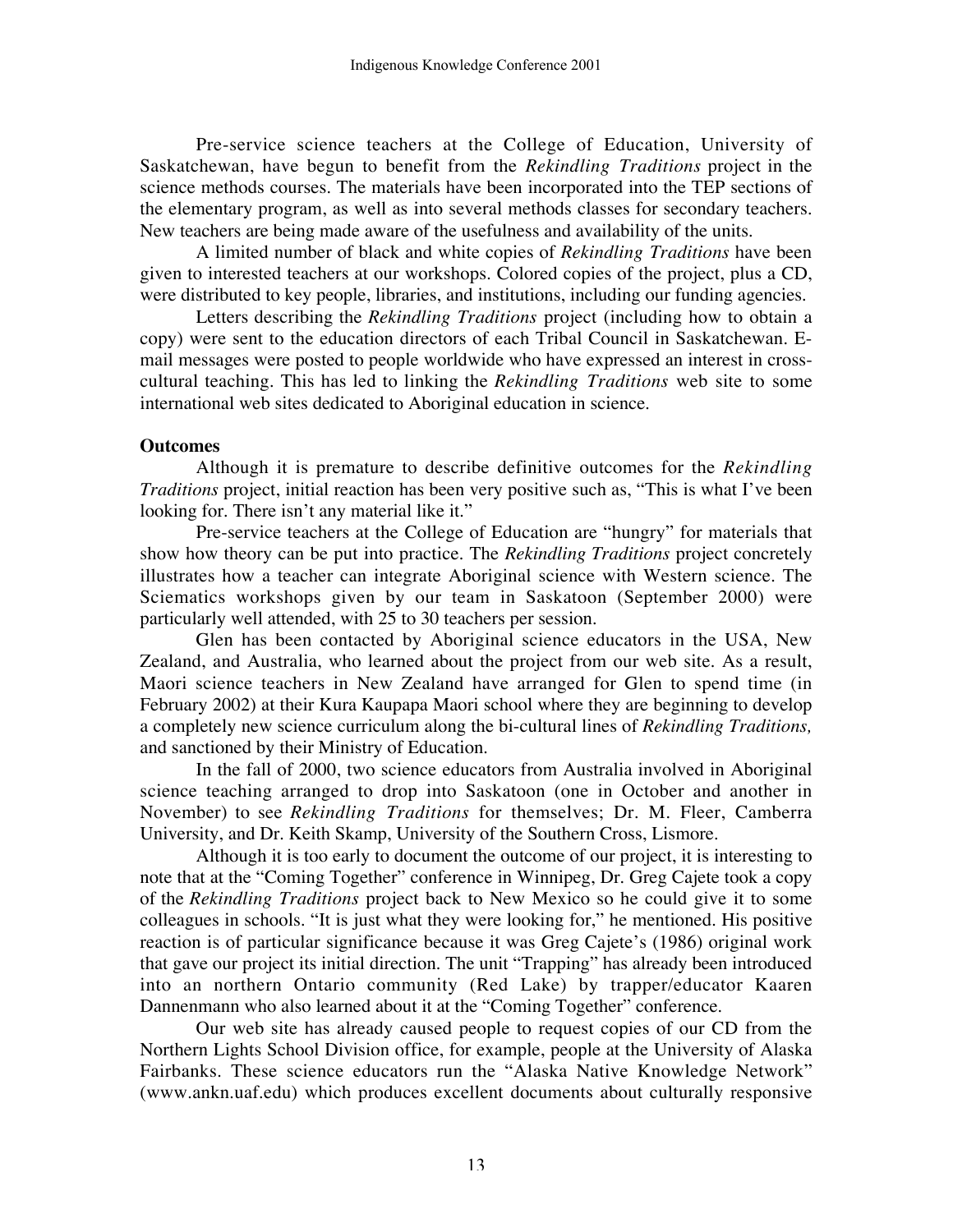schools and teachers, plus science units of interest to Alaskan Aboriginal students. A personal note of encouragement came from Buffy Saint-Marie (2000) who heads the "Cradleboard Teaching Project" which is developing a series of interactive multimedia CDs for students, *Science: Through Native Eyes.*in The group has just finished three science units (sound, friction, and lodges).

A different type of outcome has given us more confidence in one of our instructional strategies in cross-cultural instruction, that is, the strategy of "border crossing," (described earlier in the section "Results: To Produce Some Teaching Strategies And Materials"). The strategy was based on students' difficult school experiences when they tried to learn Western science: it seemed as if students were learning a foreign culture (Aikenhead, 1997). Thus for many students, there is a cultural border to cross between a student's everyday world and the world of Western science (i.e. between these two cultures). Smooth border crossing is essential before students can access Western science. Making border crossings smoother is a central strategy for crosscultural science instruction. This strategy was picked up by Dr. Greg Cajete and became the content of chapter 12 ("Border Crossings

'94) in his 1999 book *Igniting the Sparkle: An Indigenous Science Education Model*. The border-crossing strategy was incorporated into our *Rekindling Traditions* units. Time and experience will tell how effective this strategy is for various teachers and students.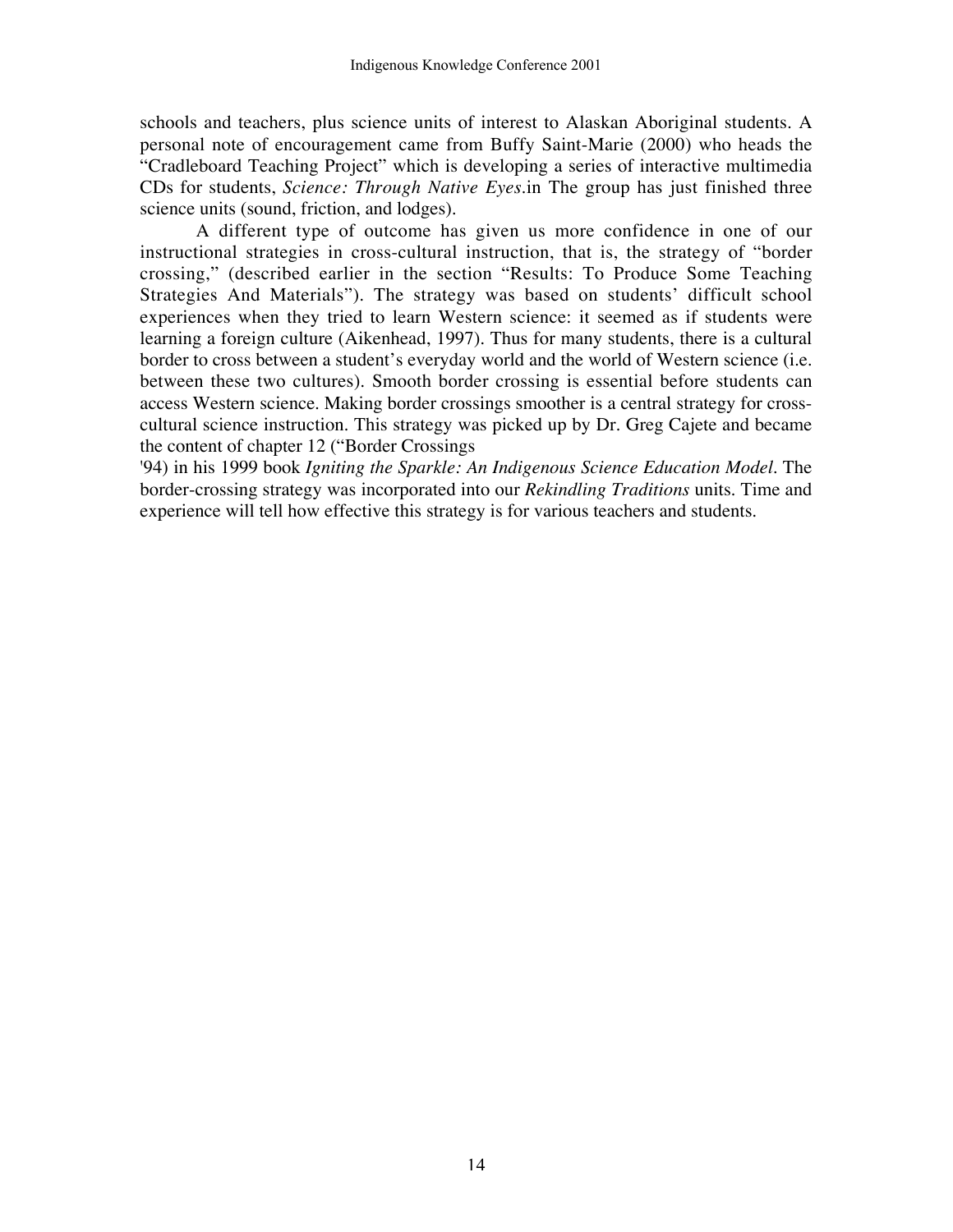#### **REFERENCES**

- Aikenhead, G.S. (1997). Toward a First Nations cross-cultural science and technology curriculum. *Science Education, 81*, 217-238.
- x6480Aikenhead, G.S., & Huntley, B. (1999). Teachers' views on Aboriginal students learning western and Aboriginal science. *Canadian Journal for Native Education*, *23*, 159-175.
- Allen, J.A., & Crawley, F.E. (1998). Voices from the bridge: Worldview conflicts of Kickapoo students of science. *Journal of Research in Science Teaching, 35*, 111-132.
- Baker, D. (1996). Does 'Indigenous science' really exist? *Australian Science Teachers' Journal*, *f1 42*(1), 18-20.
- Battiste, M. (1986). Micmac literacy and cognitive assimilation. In J. Barman, Y. Herbert, & D. McCaskell (Eds.), *Indian education in Canada, Vol. 1: The legacy*. Vancouver, BC: University of British Columbia Press, pp. 23-44.
- Cajete, G.A. (1986). *Science: A Native American perspective*. Unpublished doctoral dissertation, International College, Los Angeles.
- Cajete, G.A. (1999). lain *Igniting the sparkle: An Indigenous science education model*. Skyand, NC: Kivaki Press.
- Casebolt, R.L. (1972). *Learning and education at Zuni: A plan for developing culturally relevant education*. Unpublished doctoral dissertation, University of Northern Colorado, Bolder.arDeyhle, D., & Swisher, K. (1997). Research in American Indian and Alaska Native education: From assimilation to self-determination. *Review of Research in Education*, *22*, 113-194.
- 60Ermine, W.J. (1995). Aboriginal epistemology. In M. Battiste & J. Barman (Eds.), *First Nations education in Canada: The circle unfolds* (pp. 101-112). Vancouver, Canada: University of British Columbia Press.
- Fleer, M. (1997). Science, technology and culture: Supporting multiple world views in curriculum design. *Australian Science Teachers' Journal, 43*(3), 13-18.
- Hampton, E. (1995). Towards a redefinition of Indian education. In M. Battiste & J. Barman (Eds.), *First Nations education in Canada: The circle unfolds*. Vancouver, Canada: University of British Columbia Press, pp. 5-46.
- Harris, J.W. (1978). Aboriginal science, Western science and the problem of conceptual interference. *Australian Science Teachers' Journal*, *24* (3), 61-67.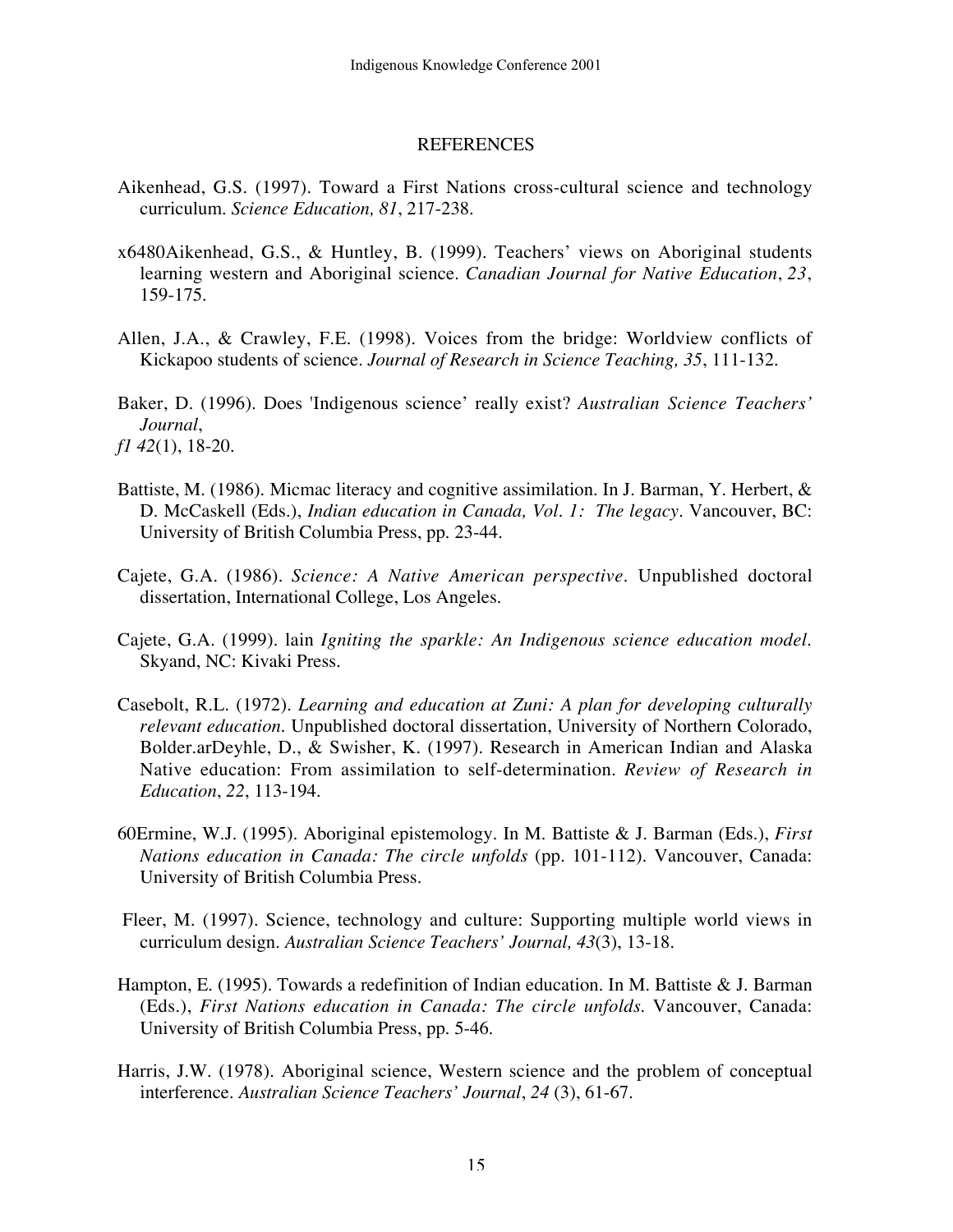- Jegede, O. (1995). Collateral learning and the eco-cultural paradigm in science and mathematics education in Africa. *Studies in Science Education*, *25*, 97-137.
- tx5760Kawagley, O. (1995). *A Yupiaq worldview*. Prospect Heights, IL: Waveland Press.
- Kawagley, O., & Barnhardt (1999). Education Indigenous to place: Western science meets Native reality. In G.A. Smith & D.R. Williams (Eds.), *Ecological education in action*. Albany, NY: SUNY Press, pp. 117-140.
- MacIvor, M. (1995). Redefining science education for Aboriginal students. In M. Battiste & J. Barman (Eds.), *First Nations education in Canada: The circle unfolds*. Vancouver, Canada: University of British Columbia Press, pp. 73-98
- McKinley, E. (1996). Towards and Indigenous science curriculum. *Research in Science Education*, *26*, 155-167.
- 480McKinley, E., McPherson Waiti, P., & Bell, B. (1992). Language, culture and science education. *International Journal of Science Education*, *14*, 579-595.
- McNay, M. (2000). The conservative political agenda in curriculum: Ontario's recent experience in science education. *Journal of Curriculum Studies*, *32*, 749-756.
- Millar, R., & Osborne, J. (Eds.). (1998). *Beyond 2000: Science education for the future*. London: King's College, School of Education.
- li288Nelson-Barber, S., Trumbull, E. & Shaw, J.M. (1996, August). *Sociocultural competency in mathematics and science pedagogy: A focus on assessment*. A paper presented to the  $8<sup>th</sup>$  Symposium of the International Organization for Science and Technology Education, Edmonton, Canada.
- NRC (National Research Council). (1996). *National science education standards*. Washington, DC: National Academy Press.
- Ogawa, M. (1995). Science education in a multi-science perspective. *Science Education*, *79*, 583-593.
- Pickering, A. (Ed.) (1992). *Science as practice and culture*. Chicago: University of Chicago Press.
- Ritchie, S., & Butler, J. (1990). Aboriginal studies and the science curriculum: Affective outcomes from a curriculum intervention. *Research in Science Education*, *20*, 249-354.
- 10800 Sainte-Marie, B. (2000). *Science: Through Native American eyes*. Kapaa, Hawai'i: Cradleboard Teaching Project. (www.cradleboard.org)